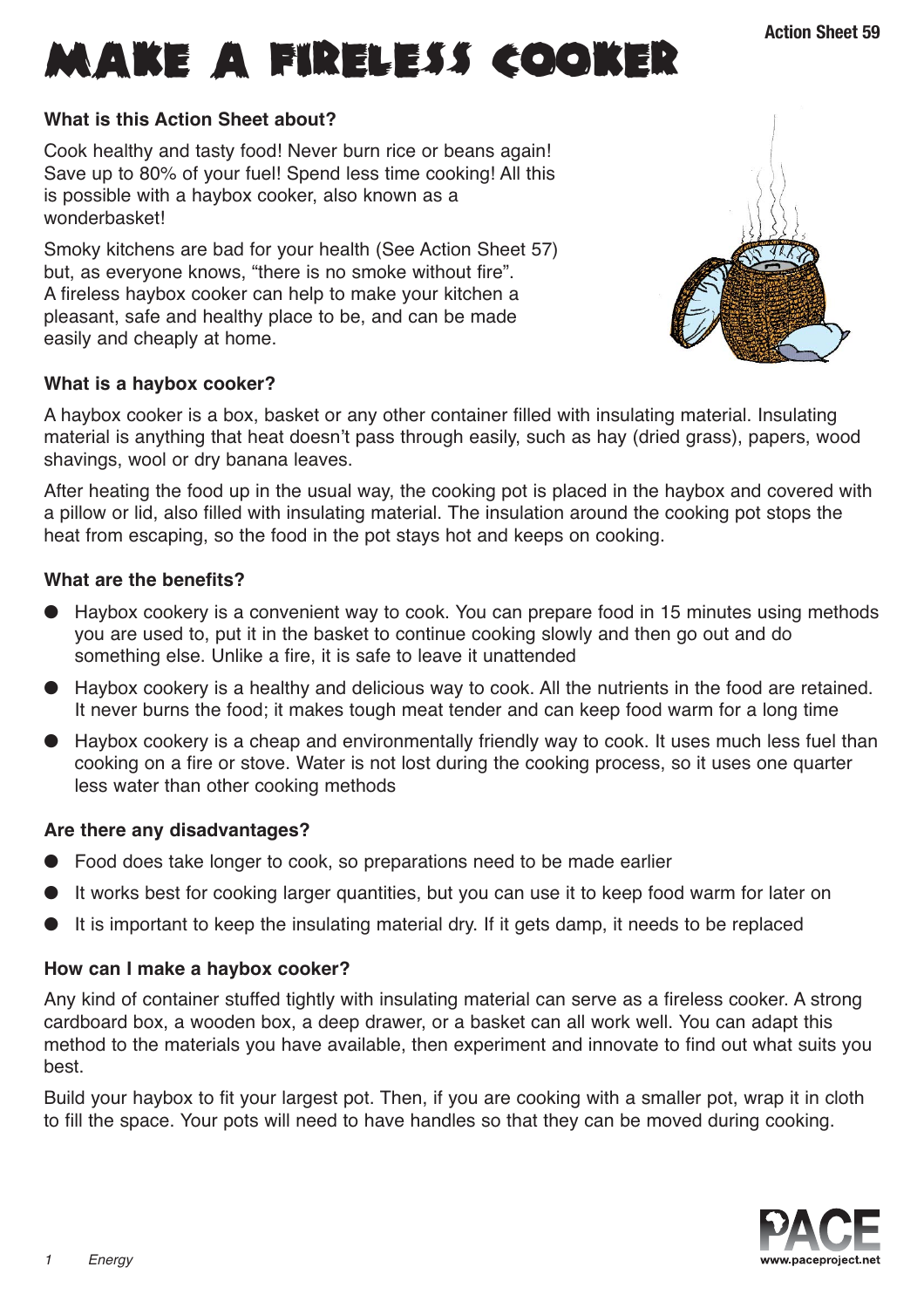You need:

- 1 container with a lid. There must be room for *at least* 5cm of insulation around the pot; and more room for insulation on the top because heat rises!
- Black cloth (khaki, jinja, drill, or denim)
- Scissors, sewing needles and strong thread
- Insulating materials: hay, sawdust, woodshavings, and/or tightly crushed newspapers
- A flat stone roughly the same size as the bottom of the pan
- **1.** Fill the basket a third full with the insulating material.





**2.** Place the cooking pot in the centre of a piece of cloth. Collect the corners of the cloth above the centre to make a bag.

**3.** Place this bag inside the basket, on top of the insulating material. Firmly pack more insulating material around the bag and up to the top of the basket.





**4.** Open out the bag and tuck the edges of the cloth down between the insulating material and the inside of the basket. Stitch the cloth to the top rim of the basket.

**5.** Make a cushion which is slightly larger than the lid of the cooking pot, filled with the same insulating material.